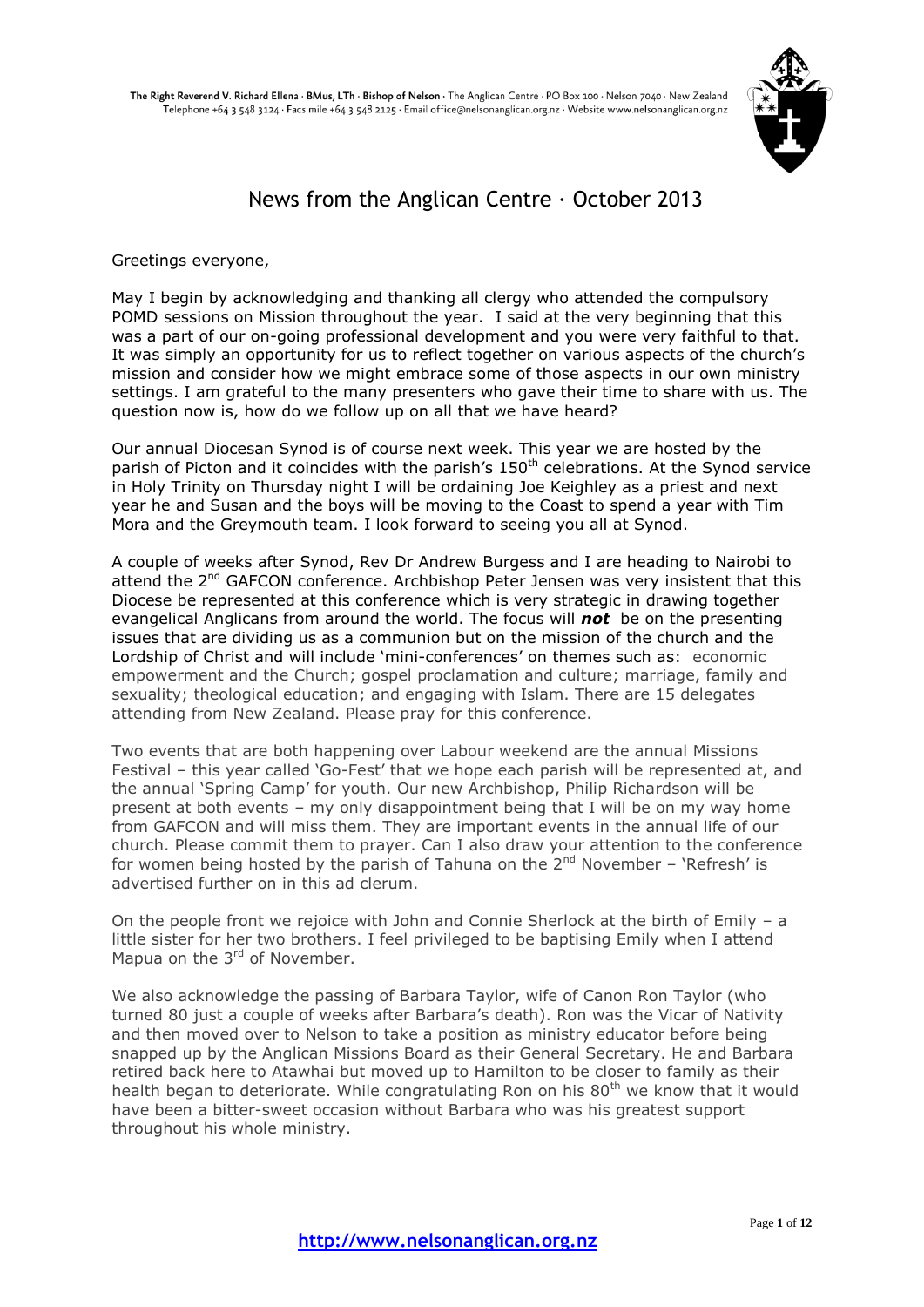Last weekend it was wonderful to be in the parish of Cobden and Rununga. As usual we began the day formally in the church in Rununga in a traditional service lead by Barry Smithson who will shortly be celebrating 50 years as a licensed lay minister. Many of you will have been invited by Barry to join him at a service of thanksgiving that will be led by Bishop Victoria Matthews. (more information at the end of this Ad Clerum)

It was also great to be in Motueka the week before that and to confirm five people in their faith.

See you all at Synod.

With every blessing,

+Richard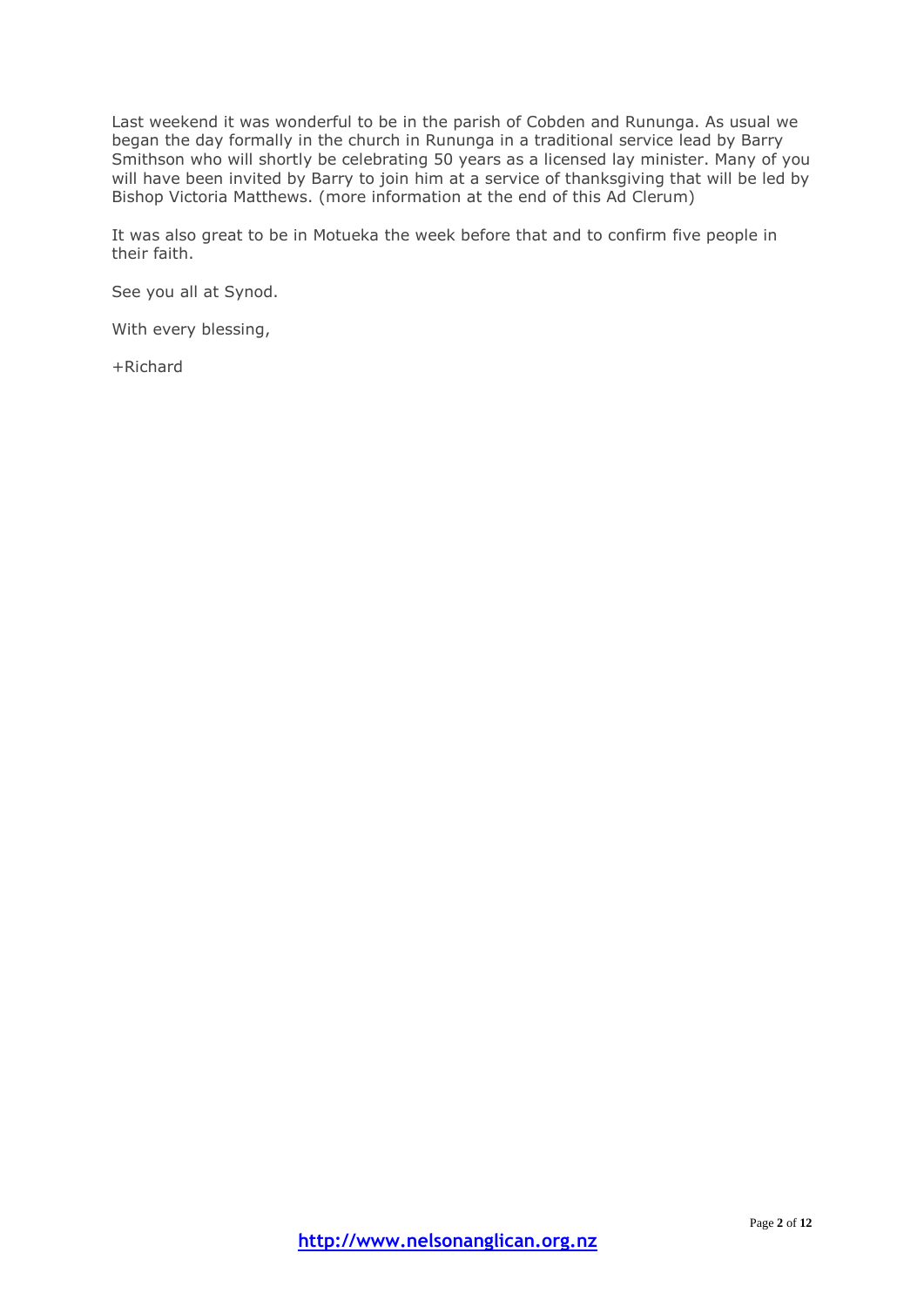PLEASE NOTE - new items or changes appear first

## **For your Prayers**

- For Revd Joseph Keighley as he prepares for his Ordination as Priest. His ordination takes place during the Synod service in Picton on the  $10<sup>th</sup>$  October.
- As clergy and lay representatives gather for this year's Synod in Picton.
- For Canon Ron Taylor with the recent passing of his wife, Barbara.
- For Martin Harrison as his recuperation continues following a cycling accident.
- The Archbishops have called churches in this province to prayer for Anglicans in Pakistan following last weekend's attack on All Saints', Peshawar. For further information, and to see photos of the church and its people, go to: <http://anglicantaonga.org.nz/News/The-Communion/Pakistan2>

## **Events & Notices in our Diocese**

- **POMD Retreat** November 21-22 at Aldourie. This is usual POMD group for new clergy only.
- **EQUIP Ministry Education** Please advertise these dates in your parishes. **UNIT 9:** Ministry with the Vulnerable (Rev Jude Benton and Gerrie Mead) **Nelson/Waimea** – October 19 – St Paul's Brightwater **Mawhera** – November 23 – St John's Westport – Note New Date
- **REFRESH 2013** is a gathering of women to worship, pray and engage with God's Word. Saturday, 2nd November 9.30am-3.30pm at St Stephens, Tahunanui. Cost: \$10 (includes lunch). Guest Speaker is Bron Tait. See attachments for further details & registration. Come along to hear Bron and be 'refreshed'. Ph: 03 546 4051 email: [office@ststephenstahunanui.co.nz](mailto:office@ststephenstahunanui.co.nz) .
- **GO Fest' Diocesan Overseas Mission Council (DOMC)**  'GO Fest' a Diocesan festival at Brightwater Community church from 11am-4pm on Saturday 26 October (Labour weekend) with guest speaker **Archbishop Philip Richardson**. ALL are WELCOME! Cost: \$10 early bird registration, or \$15 on the day. Children Free, Contact: Russell Smith 027 294 7345.
- **Rai Valley Retreat** 'Discerning the Seasons of the Heart'. Saturday,  $9^{th}$ November 2013 10am-4pm at Mount Richmond Estate, Rai Valley, Marlborough. You are invited to join the Revd Dr Hilary Oxford Smith, writer, poet, minister of the Church of Scotland and Associate member of the Iona Community, for a day of peaceful reflection with some of the insights and wisdom of Celtic Christian spirituality. \$35 includes morning tea and lunch in the café/restaurant. For more details and to register [www.spiritofbradan.co.nz](http://www.spiritofbradan.co.nz/) go to 'Retreats' and 'Events' pages or phone 021 113 1980. Places limited to 30 people. Revd Hilary currently worships at Holy Trinity, Picton.
- **Blenheim South Parish's** Market morning. Variety of stalls and this year includes a display of ball gowns. Church hall, Weld Street Blenheim on Saturday, 9<sup>th</sup> November 9am-12.00. Morning tea for visitors and sausage sizzle. Contact: Helen 03 578 8458
- **AFRICAN ENTERPRISE (AE) HAS CHOSEN TO COME TO NELSON** Thurs Nov  $7<sup>th</sup>$  –Tues Nov 12<sup>th</sup>. Hilmi Tell (pastor of a mainly Sudanese congregation in Sydney) and David Lancaster from AE Sydney Office are coming to the South Island to raise awareness and support for AE's mission to claim the African continent for Christ. Evangelism is their top priority. For 51 years African Enterprise has been part of a mission movement across Africa. Hilmi Tell first became acquainted with AE in Egypt in 2001 when he escaped from hardship and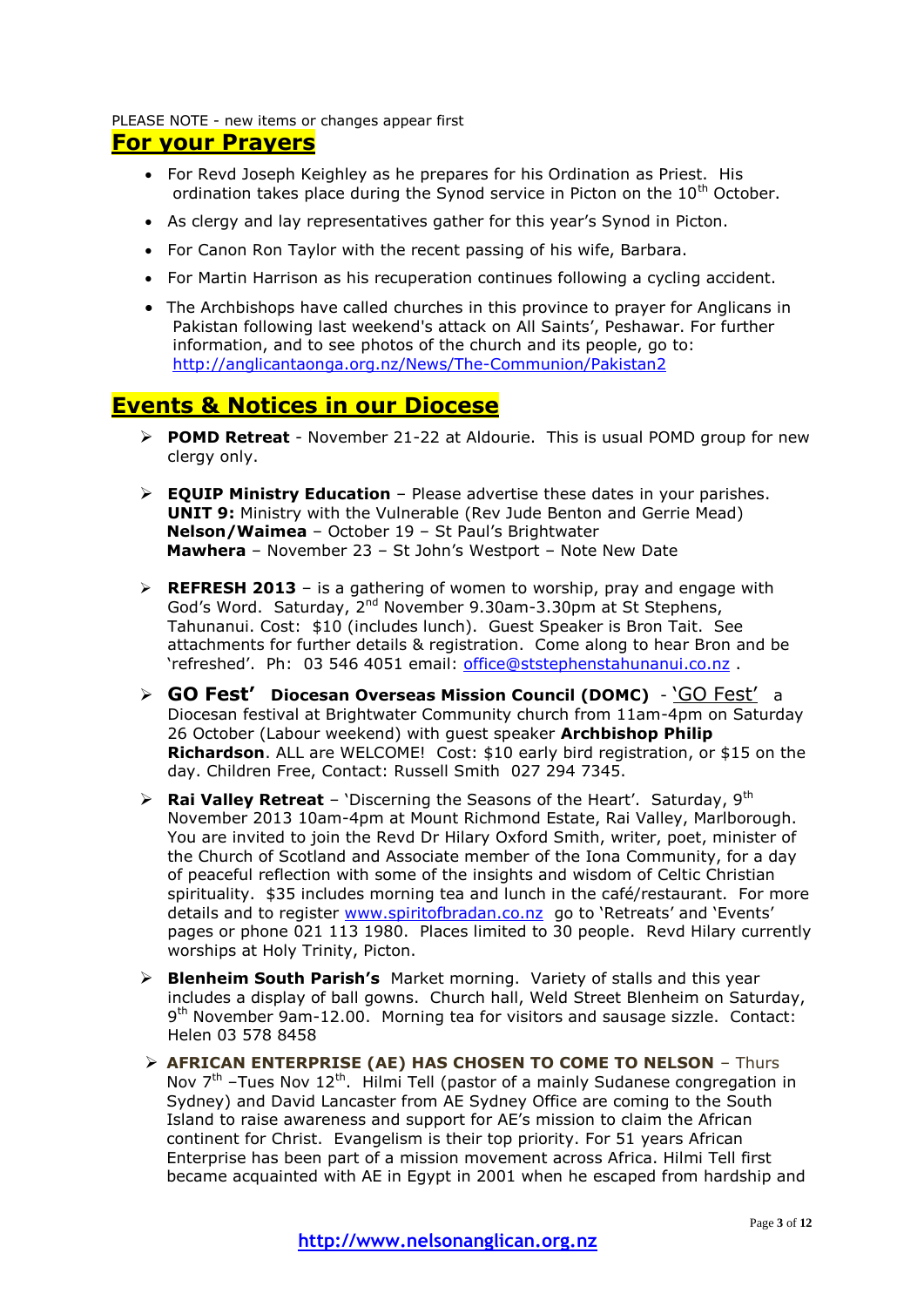persecution in the Sudan. Today Hilmi is the Senior Pastor of a large growing Christian City Church in the Western Suburbs of Sydney, Australia where he leads a vibrant Sudanese community. Hilmi is passionate about bringing freedom and God's love to Africans and particularly the Sudanese people around the world. Watch out for more information as to where Hilmi will speak. It is definite he will be at the Cathedral Sunday 10<sup>th</sup> November 7pm. For more details contact Allison Croft 5475803 (evenings)

 **The Johanne Lohse Scholarship** – Applications are being received for this scholarship which provides assistance towards cost of tertiary studies. Available

to daughters of full-time, paid Ordained Ministers holding office in the Anglican Church in Aotearoa, NZ and Polynesia. Application forms can be downloaded from [www.anglicanlife.org.nz](http://www.anglicanlife.org.nz/) or by emailing [cptaccountant@anglicanlife.org.nz](mailto:cptaccountant@anglicanlife.org.nz) *Applications must be returned by Thursday, 31 October 2013 to be considered for the 2014 academic year*

**Synod 2013** – When: 10, 11, 12 October 2013. Where: Picton

- $\triangleright$  Synod Service & Ordination of Revd Joseph Keighley as Priest, on Thursday, 10<sup>th</sup> October at 7pm. at Holy Trinity, Picton
- $\triangleright$  Synod on Friday 11<sup>th</sup> and Saturday 12<sup>th</sup> at the Queen Charlotte College, 173 Waikawa Road.

## **Notices outside our Diocese**

- **NZCMS & the 2014 Project** The year 2014 is a celebration of 25 December 2014 when Samuel Marsden preached arguably the first ever gospel message in Oihi Bay. This event will be celebrated by Christians around NZ in many different ways. They invite you to join in their celebrations - view [www.nzcms.org.nz](http://www.nzcms.org.nz/) for three ways to get involved.
- **Anglican Diary 2014** An invaluable resource in every parish, for clergy and lay people. \$15.50 plus postage. Also Resources for Advent and Lent. For more information and to order email [david@genesis.net.nz](mailto:david@genesis.net.nz) or ph 09 817 3813
- **A Journey of St Paul – May 2014** Travel with Rev Mark Beale on a pilgrimage through the Lands of the Bible, to where St Paul planted churches and to whom he wrote many of his famous Epistles. See attachment (if receiving by email) for more information or contact Manukau United Travel Ph 021 487 000 email: [margaretstours@xtra.co.nz](mailto:margaretstours@xtra.co.nz) or [markbeale@xtra.co.nz](mailto:markbeale@xtra.co.nz)
- **Pentecost Pilgrimage 2014** How would you like to be in Jerusalem for Pentecost next year? Revs John & Dawn Stringer who spent many years in ministry in the Nelson Diocese are leading a three-week pilgrimage to Israel late May-early June 2014. John & Dawn have visited the Holy Land on three previous occasions. From their experiences they have designed an itinerary that will allow time to savour the special locations to be visited and will include encounters with local faith communities. This no-rush pilgrimage will end with a special week of reflection as we spend Pentecost in Jerusalem. For costs and itinerary phone 03 342 7833 or email [johndawn@xtra.co.nz](mailto:johndawn@xtra.co.nz)
- **Pilgrimage to Israel 2014** " Hurray up and register your interest or you may miss out " This is the latest piece of friendly advice from Rev Mike Hawke who is leading his 3rd Pilgrimage to Israel. From May 19th till June 3rd next year a group of 25 Pilgrims from all over New Zealand will spend 5 nights living in the Holy city, making it possible to slip out of the hotel located near the Jaffa Gate,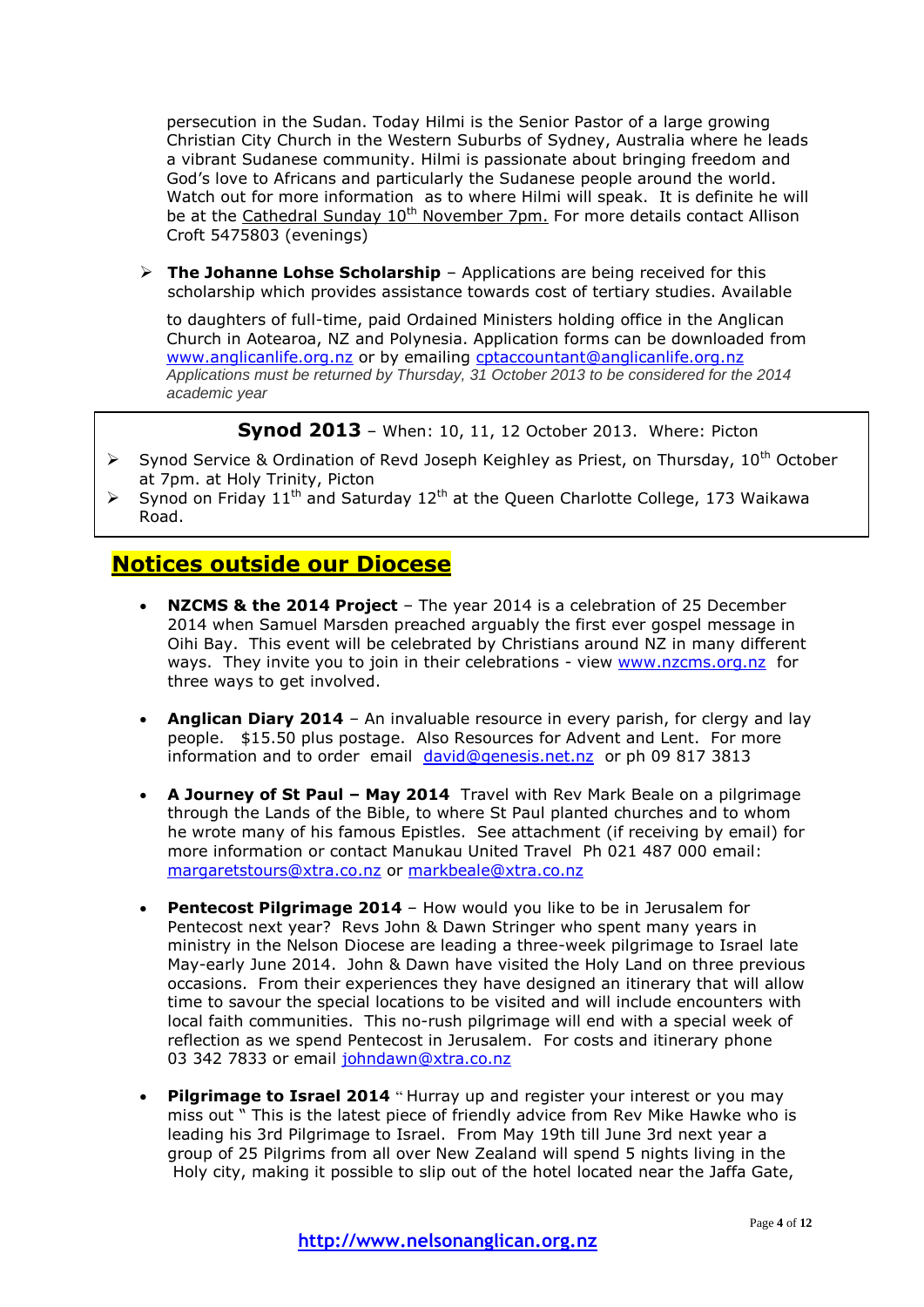into the ancient streets of Jerusalem. The walk to the Church of the Holy Sepulchre takes only 10 minutes, so you can go back again and again. Then , in huge contrast to the narrow streets and busy activities, we spend 3 wonderful nights right by the Sea of Galilee with the wide open spaces and the tranquillity of a stunning sun-set . Plus lots more. I can't wait to return; "Next Year In Jerusalem" email: [tours@innovativetravel.co.nz](mailto:tours@innovativetravel.co.nz) for a detailed itinerary: or Mike at [Mike@angmissions.org.nz](mailto:Mike@angmissions.org.nz)

 **2014 Bicentenary Calendar** – limited edition commemorative publication now available. It contains images depicting places and events from our 200 years of history. Single copies \$12 + postage \$2.40. Bulk for 30 or more \$10 each (+postage). Contact St Peters Cathedral PO Box 338 Hamilton, 3240 email: [shop@stpeters.org.nz](mailto:shop@stpeters.org.nz) or General Synod Office [gensecm@anglicanchurch.org.nz](mailto:gensecm@anglicanchurch.org.nz)



- **Gospel Bicentenary 2014 (25 December 1814-2014**) The 2014 gospel bicentenary provides an opportunity to review our past; to commemorate people and events that helped shape our churches and country; and to look forward to building on the strengths of what has gone before. For more information on events that will commemorate and celebrate the Gospel Bicentenary [www.gospel2014.org](http://www.gospel2014.org/)
- **For upcoming retreats at Vaughan Park,** visit their website [www.vaughanpark.org.nz](http://www.vaughanpark.org.nz/)

## **Ministry Education**

## **TRAINING EVENTS**

## **EQUIP MINISTRY EDUCATION**

Please advertise these dates in your parishes. **UNIT 9:** Ministry with the Vulnerable (Rev Jude Benton and Gerrie Mead) **Nelson/Waimea** – October 19 – St Paul's Brightwater **Mawhera** – November 23 – St John's Westport – Note New Date

**POMD Retreat** (POMD reverts to the usual group for new clergy) November 21-22 at Aldourie.

### **MINISTRY APPRENTICESHIP SCHEME**

There are some people who are looking at ordination discernment and are actively involved in Parish ministry, as well as studying through BTC. For these students, the M.A.S would provide a framework for study and ministry discernment. If they are studying fulltime and engaged in 10hrs a week ministry, I can offer \$6,000 from the Ministry Education programme (Project 6 –Leadership Development) and suggest the parish contribute up to \$2-4,000 making a total grant of up to \$10,000 (rather than up to \$18,000 in the "full" MAS proposal).

Remember the MAS is available for any area of ministry. If your parish is considering the Ministry Apprenticeship Scheme in 2013, please contact me (graham.obrien@bishopdale.ac.nz).

There are a number of paid ministry apprenticeship positions available – so if you know of anyone who maybe interested please let me know.

### **Leading your Church into Growth**

It's not a quick fix programme but gives us some basic, strategic, Biblical tools for reaching out, growing the Kingdom and growing the Church, disciples for Christ. It also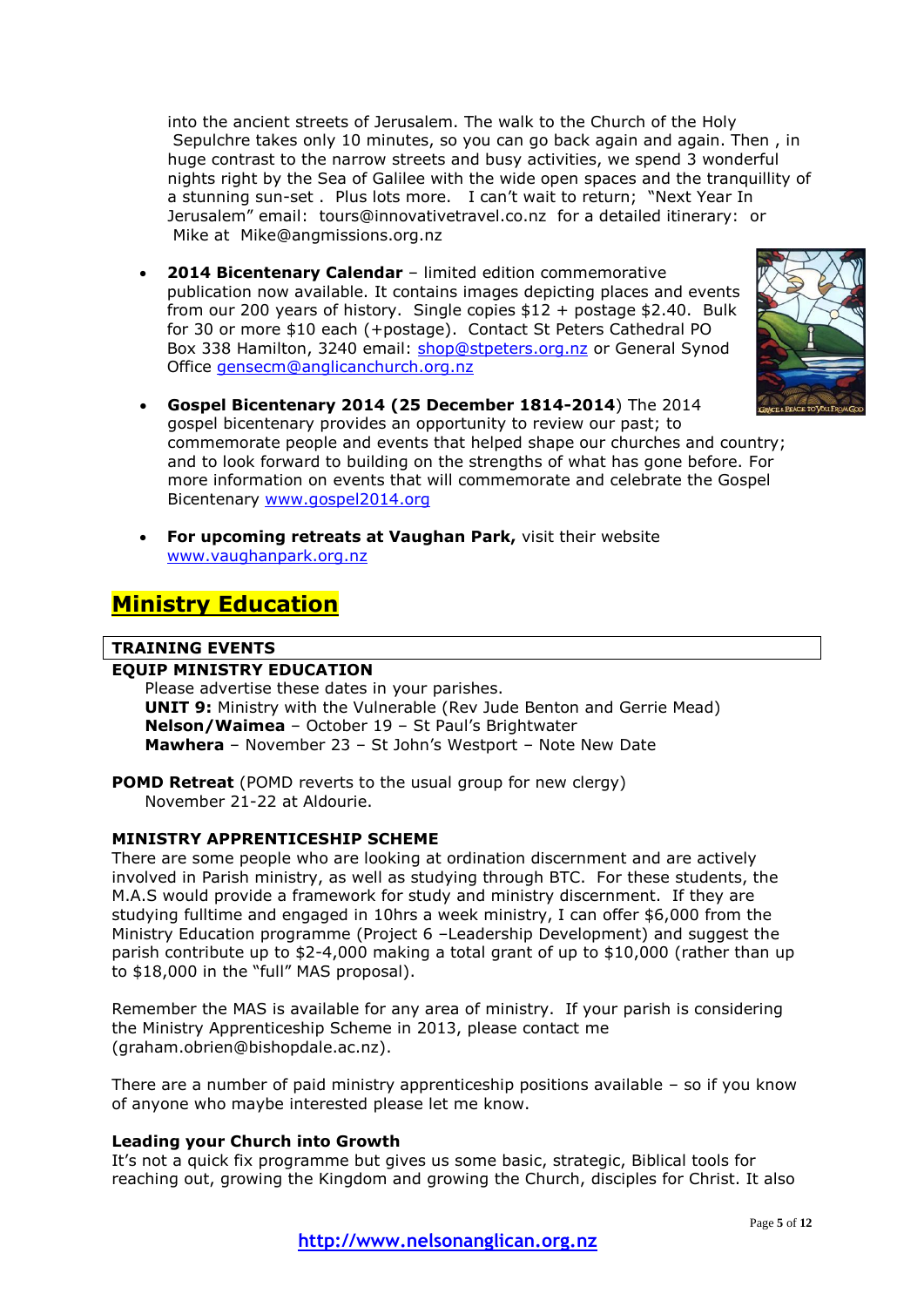comes with the promise to journey with you as you implement what you're Spirit-filled reflections have been for your context. The course is aimed at clergy, lay staff and lay leaders in traditional, inherited, urban, suburban, rural churches.

Cost: \$650 (\$200 subsidy available from Graham O'Brien (graham.obrien@bishopdale.ac.nz).

Monday 4th to Thursday 7th November; Pudding Hill (near Methven). Contact: John Day; mission@anglicanlife.org.nz; mb ph 021 277 2737

#### **KiwiMade Preaching**

At each event four preachers will preach from Luke 4:1-13 (The Temptations of Jesus) and a panel will reflect and discuss each sermon. There will also be opportunity for questions and answers; and comments from participants.

Christchurch – Thursday, 17th October at a venue to be confirmed. The preachers are Peter Collier (TIM Training Course); Thalia Kehoe Rowden (formerly New Plymouth West Baptist Church); Rod Thompson (Principal Laidlaw College); Geoff New.

#### **RESOURCES**

If you know of any good small group resources please let me know so we can update our supply. **EQUIP** DVDs are also available at Holy Trinity, Greymouth and St Christopher's, Blenheim for loan.

#### **A number of resources at the Anglican Centre on VHS have now been updated to DVD (see below)**

| <b>NAME</b>                                                                                                           | <b>TYPE</b>                             | <b>LOCATION</b>                                                                                        |
|-----------------------------------------------------------------------------------------------------------------------|-----------------------------------------|--------------------------------------------------------------------------------------------------------|
| <b>Essential Jesus</b>                                                                                                | DVD and Book                            | Anglican Centre                                                                                        |
| E100                                                                                                                  | DVD and Book                            | Anglican Centre                                                                                        |
| Six Steps to Encouragement (Matthias<br>Media)                                                                        | DVD and Book                            | Anglican Centre                                                                                        |
| Six Steps to Talking about Jesus<br>(Matthias Media)                                                                  | DVD and Book                            | Anglican Centre                                                                                        |
| Old Testament Template (Landa Cope)                                                                                   | DVD and Book                            | Anglican Centre                                                                                        |
| Mission of God's People (Christopher<br>Wright)                                                                       | <b>Book</b>                             | Anglican Centre and Bishop<br>Sutton Library                                                           |
| Following Jesus the servant King<br>(Jonathan Lunde)                                                                  | <b>Book</b>                             | Anglican Centre and Bishop<br>Sutton Library                                                           |
| Six Steps to Reading your Bible<br>(Matthias Media)                                                                   | DVD and Book                            | Anglican Centre                                                                                        |
| The Big Ask: Confronting life's tough<br>questions                                                                    | DVDx4                                   | Anglican Centre                                                                                        |
| POMD with Archbishop Peter Jensen                                                                                     | <b>DVD</b>                              | Anglican Centre<br><b>Bishop Sutton Library</b><br>Holy Trinity Greymouth<br>St Christopher's Blenheim |
| School of Preaching 2013 with<br>Archbishop Peter Jensen                                                              | <b>DVD</b>                              | Anglican Centre<br><b>Bishop Sutton Library</b><br>Holy Trinity Greymouth<br>St Christopher's Blenheim |
| True Story: A Christianity worth<br>believing in (James Choung)                                                       | <b>Book</b>                             | Anglican Centre and Bishop<br>Sutton Library                                                           |
| POMD with Murray Robertson                                                                                            | <b>DVD</b>                              | Anglican Centre<br><b>Bishop Sutton Library</b><br>Holy Trinity Greymouth<br>St Christopher's Blenheim |
| <b>NEW</b><br>Ordinary Heroes (Rob Harley)                                                                            | DVD + leaders and participants<br>quide | Anglican Centre                                                                                        |
| <b>NEW</b><br>Ancient-Future Worship: proclaiming<br>and enacting God's narrative (Webber,<br>Robert E. 2008, 190pg). | <b>Book</b>                             | Anglican Centre<br><b>Bishop Sutton Library</b>                                                        |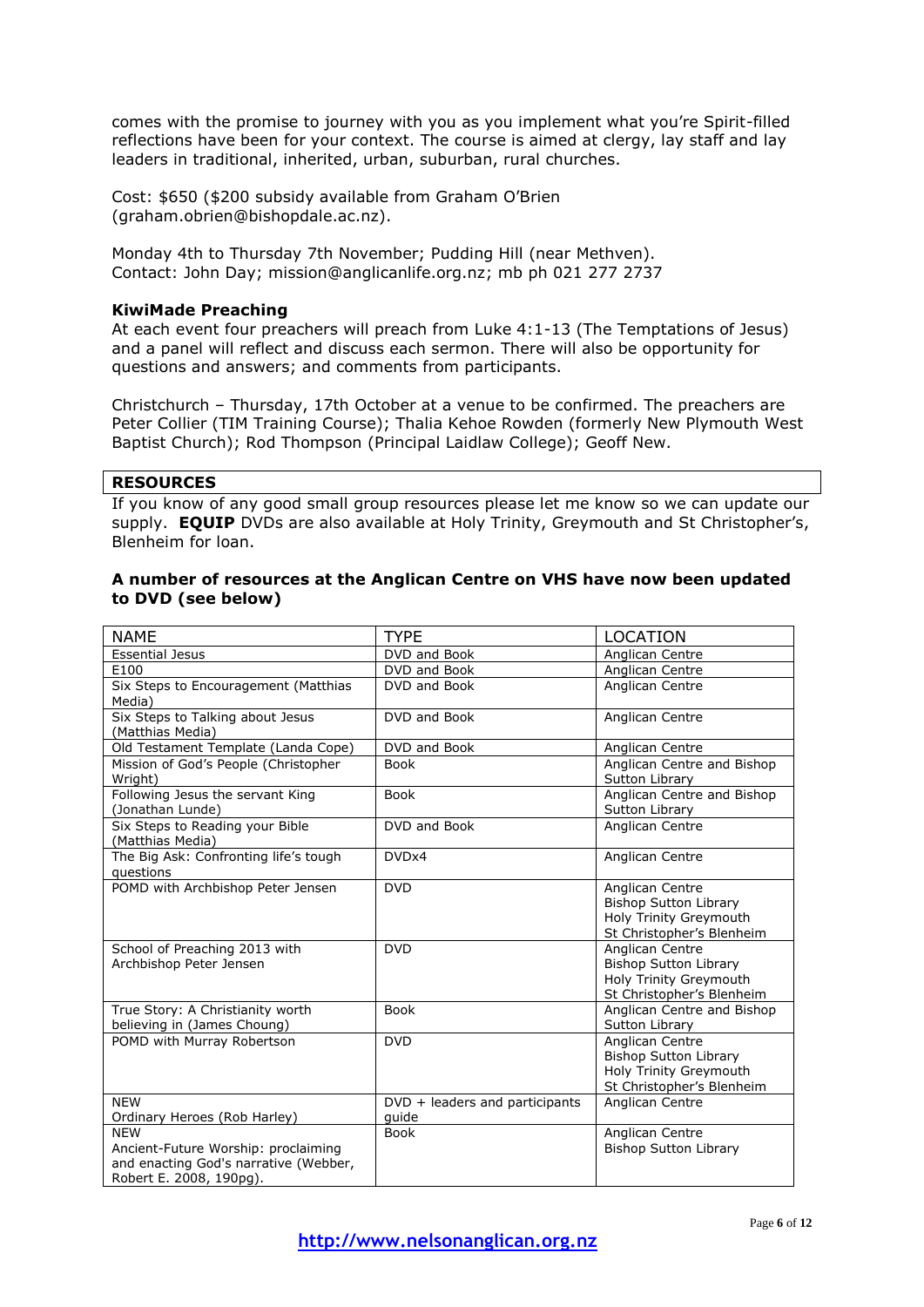| <b>NEW</b>                                        | <b>Book</b>                      | Anglican Centre |
|---------------------------------------------------|----------------------------------|-----------------|
| Boundaries in Dating                              |                                  |                 |
| <b>NEW</b>                                        | Book                             | Anglican Centre |
| Boundaries with Teens                             |                                  |                 |
| <b>NEW</b>                                        | $DVD + workbook$                 | Anglican Centre |
| Boundaries in Marriage                            |                                  |                 |
| <b>NEW</b>                                        | $DVD + leaders$ and participants | Anglican Centre |
| Boundaries with Kids                              | quide                            |                 |
| Updated (from VHS)                                |                                  |                 |
| Journeys: Exploring faith in the 21 <sup>st</sup> | $DVD + leaders$ and participants | Anglican Centre |
| Century (Rob Harley)                              | quide                            |                 |
| Life Stories: Walking with God in the             | $DVD + leaders$ and participants | Anglican Centre |
| 21 <sup>st</sup> Century (Rob Harley)             | quide                            |                 |
| Friends for Life: Building relationships          | $DVD + leaders$ and participants | Anglican Centre |
| that lead to faith in God (Rob Harley)            | quide                            |                 |
| Open Home, Open Bible                             | <b>DVD</b>                       | Anglican Centre |
| <b>ALPHA Course</b>                               |                                  | Anglican Centre |
| Boundaries:                                       | $DVD + workbook$                 | Anglican Centre |

#### **Online: via BTC/ Diocesan websites "Resources" sections.**

BTC has now established a platform to make video presentations available at [www.bishopdale.ac.nz/resources.](http://www.bishopdale.ac.nz/resources) Presentations available also include:

- Bp Graham Cray Fresh Mission Conference, Christchurch, 2010
- Rev Dr David Peterson –William Orange Memorial Lecture 2010
- Rev's Tim Mora, Marge Tefft, Robin Kingston Ministry in life's Crises Pike River Disaster, 2011.
- Michael Harvey Unlocking the Growth PDF of powerpoint.
- School of Preaching 2011 with Paul Windsor PDF's also available.
- School of Theology 2011 All presentations and public lecture.
- Rob Harley School of Preaching 2012
- School of Theology 2012. All sessions on DVD (Anglican Centre and Bp Sutton Library) and online.
- Rev Dr Christopher Wright powerpoint and video (recorded at Laidlaw College)
- School of Preaching Archbishop Peter Jensen
- POMD with Archbishop Peter Jensen
- School of Preaching 2013 with Archbishop Peter Jensen
- POMD with Murray Robertson
- A rural resource from the Trans Tasman Rural conference on Rural Ministry has just been published and is available to download at [http://www.irca.net.nz/oceania.html.](http://www.irca.net.nz/oceania.html) See the link in the news section under "Resilience - Building Robust Communities" Held in Atherton QLD, 2nd-6th July, 2012 A full report of this Conference is available
- **NEW EQUIP Unit 8** "Everyday Evangelism".

God Bless Graham

## **Bishop Sutton Library**

Recent arrivals at The Bishop Sutton Library include:

#### Hugh Morrison et al *Mana Maori and Christianity*

13 essays dealing with the engagement of Maori with the religion of Christianity. In the first part of the book, there are essays on the early days of the Presbyterian Mission, the Salvation Army, Mormons, Pentecostal Christianity, the Assemblies of God, the Destiny Church. The second part of the book deals with influential individuals and groups including Rua Kenana and Tahupotiki Wiremu Ratana. The last essay is a study of the work of maori artist and Anglican priest Hapai Winiata.

#### Anglicare Australia

## *When There's not Enough to Eat: a National Study of Food Insecurity among Emergency Relief Clients (2 volumes)*

This report will inform anyone wrestling with the same problems here in New Zealand that the Anglican Diocese of Sydney is researching. Their Executive Summary reads (in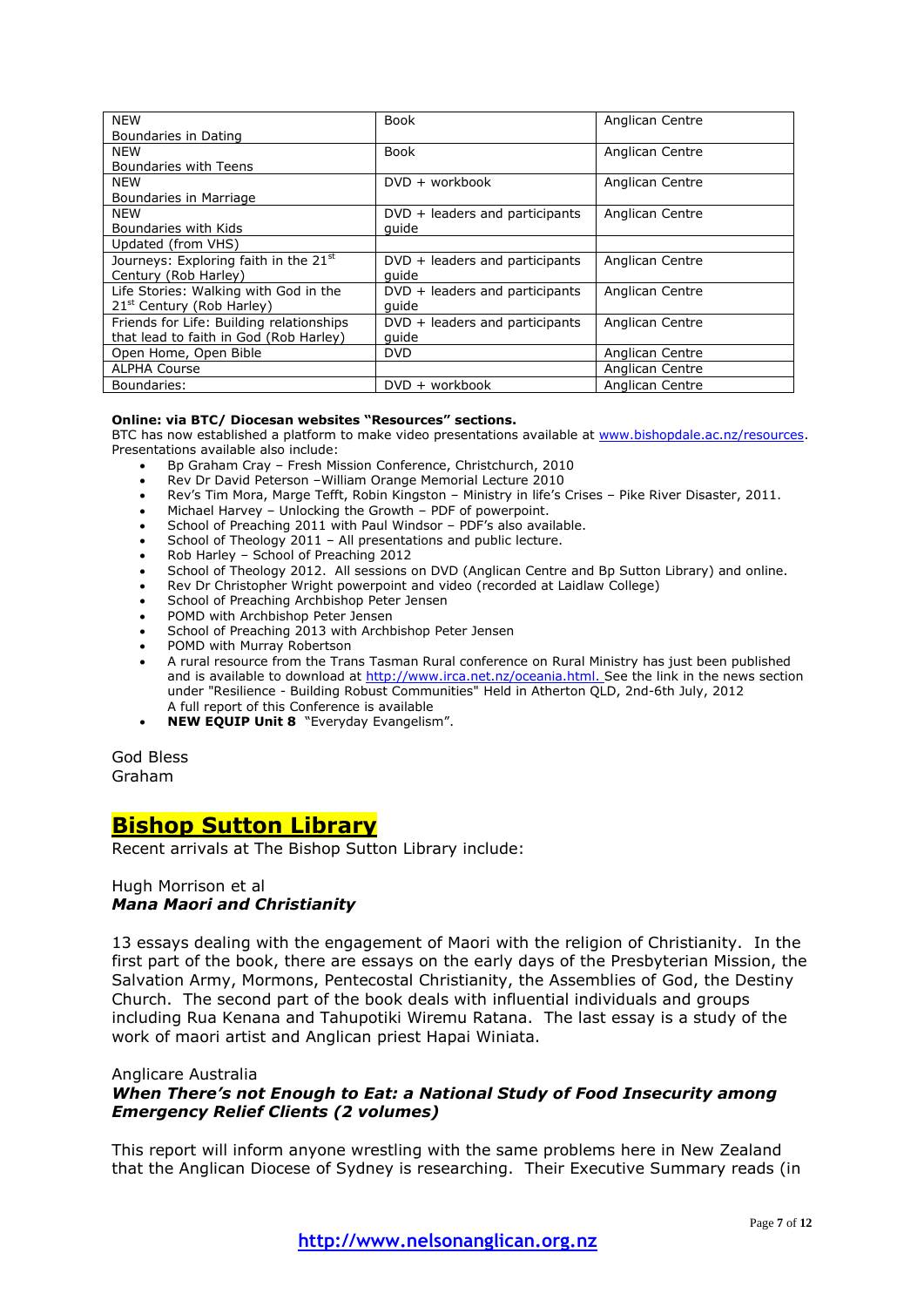part) "It has become increasingly evident, to workers providing Emergency Relief across Anglicare agencies nationally, that some low income households are struggling to access sufficient and appropriate food. Of greatest concern are the children of these households and the impact that food insecurity is having on their current life chances and future well being".

## Stuart Crosson *Called to Lead: An emerging Leaders Curriculum*

Rev. Stuart Crosson has produced a leadership course workbook which can be worked through with very little equipment other than the workbook. The intention is that a group take 18 months to work through the book, depending on how often the group meet, etc. it is divided into six blocks: God's Revelation; Character Formation; Leadership Formation; a Cross-Cultural Mission Trip; Spiritual Formation, Practical Church Ministry; Leading in Life.

Elizabeth Dooley - Librarian, Bishop Sutton Library - Bishopdale Theological College|30 Vanguard Street, P O Box 347 Nelson 7040 |Tel. (03) 548 8785 Email [: library@bishopdale.ac.nz](mailto:library@bishopdale.ac.nz)

## **Bishop's Advisor for the Care of Older People**

**The Month Ahead:** Here are just some of the highlights in my diary for October.

1<sup>st</sup> October - The United Nations Day of the Older Person.

I preached on this theme at the Cathedral on  $29<sup>th</sup>$  September. I am happy to come to your parish and share my words with you. Call me to see when I am free to come.

As national Vice President of Age Concern NZ I will be in Wellington for the International Day of the Older Person Awards to be held at the Parliament. A Nelsonian, Kay Chapman, has been granted one of the awards for her service to older people. The following day I will be attending the Age Concern board meeting.

4<sup>th</sup> October - Support & Networking Workshop at St Barnabas, Stoke. This is a training and sharing day for all people involved in the ministry with and to older people. Is your parish represented?

5<sup>th</sup> October - Stroke Foundation National Blood Pressure Campaign. Look out at either New World or PAK'nSAVE and encourage your parishioners to avail themselves of this FREE opportunity. It is a lifesaving health awareness campaign.

 $10^{th}$  –  $12^{th}$  October - Diocesan Synod at Picton. I look forward to seeing you there and to catch up with you.

24<sup>th</sup> October U -Anglican Care Charitable Trust meeting.

 $26<sup>th</sup>$  October - I am actually officiating at a wedding!

27<sup>th</sup> October - Preaching at Nativity, Blenheim.

 $28<sup>th</sup>$  October - LABOUR DAY – when as little labour as possible is hoped for!!

This new ministry is quite varied and I am thankful for that. If I can be of assistance, JUST CONTACT ME.

Enjoy the Spring! Charles Tyrrell Bishop's Advisor for the Care of Older People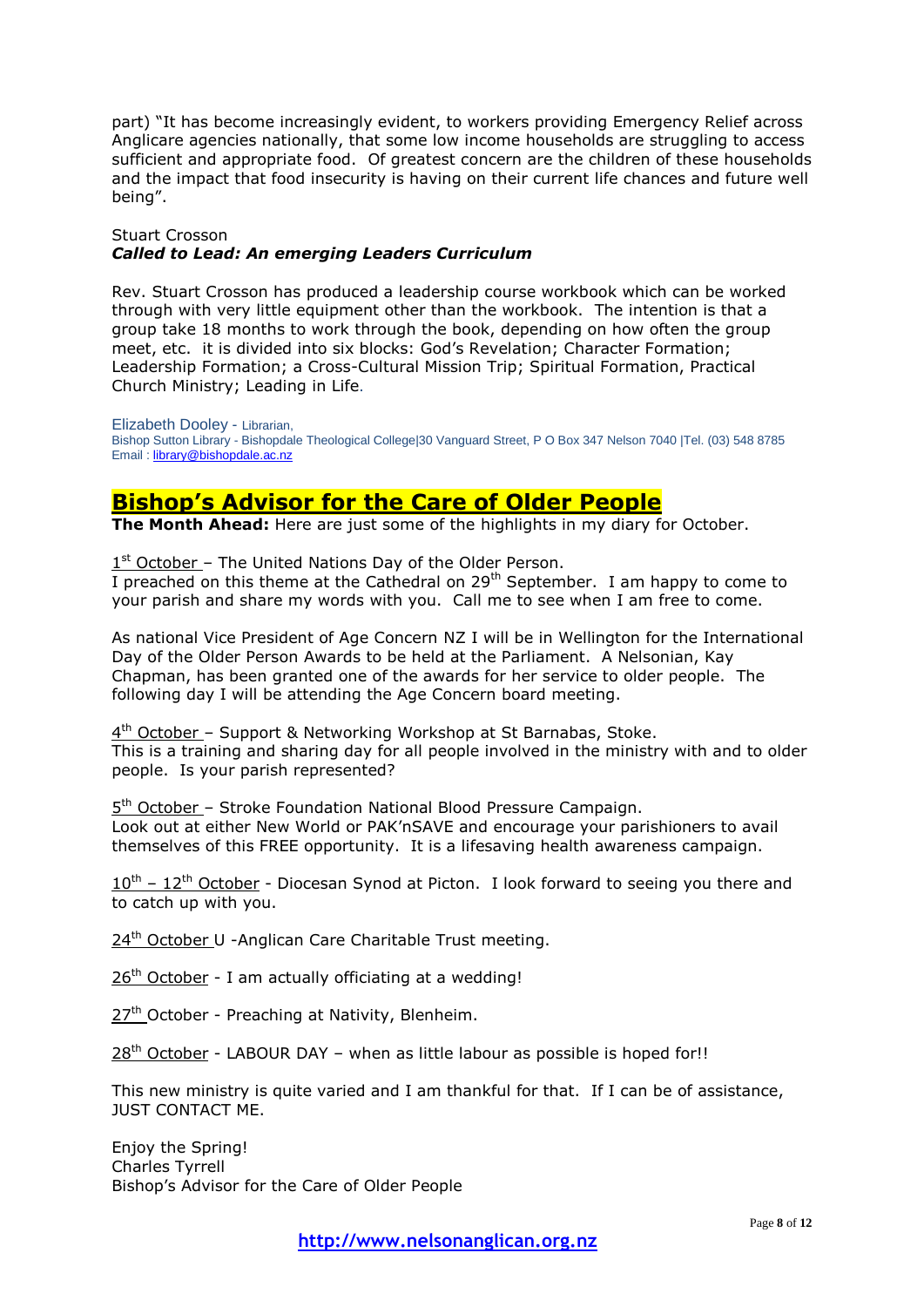## **Children and Family News**

## **Child-safe / Safe here**

So far the safe here roll out is going REALLY well, so THANKS to those who've pushed it with their congregations.

We've had a total of 48 people through the team member training, and 10 came to the team leader training on Saturday.

### Here's some of the feedback…

*Rev. Bob Barnes (Nativity) I've been ordained 30 years and had this sort of material paraded before me throughout most of that time, I believe there's always something new to learn, or at least brush up on. This seminar was no exception, especially with the interactive style allowing this decade's issues to arise and be discussed. During one such discussion I had one of those terrifyingly blank moments - if a team leader came to me with an accusation, what would I do next??!!* 

*Thanks again for a great seminar. Will look forward to the next Marlborough one.*

### *Margaret Conway (Parishioner at St Christopher's)*

*I fully support the move to have all those involved with vulnerable people attend a safety training session as a condition of their licence. In my old diocese all licence-holders had to attend a title D workshop at least every two years. I was taken aback by some of the comments we heard. If policies and enforcement of same are not in place, we make ourselves vulnerable to media attention and prosecution.*

### *Daphne Hunter (Chill leader at St Stephens)*

*Yes the training was worthwhile and repaid the giving up of a Saturday. The reason I think that this training is so important is that we are church and we specialise in the care of others - therefore need to do everything to make everyone safe but particularly where we have care of people's precious children and youth. We are very vulnerable to adverse media scrutiny at the best of times. It's hard for me to imagine anything worse than having some sort of incident involving children where we would be liable because we hadn't done all practical things in our power to make the children safe.*

*So some words for advertising - a bit hard hitting but so are the results of unsafe practices and abuse:*

 *What will you say when the local media asks you the hard questions "You had the care of children - why didn't you have policies and processes in place to keep them safe?" or "Why do churches operate under the pretext that child abuse won't happen here - when recent history is littered with cases where abuse has happened in a church context, and it's happened again in your church to the children under your care - How can anyone trust their children in a church?"*

*We all need to have these policies and processes in place. We are very fortunate that the Diocese has provided us with a very cost-effective mechanism - check SafeHere out and get your people trained and the processes in place. It's a great and awesome responsibility to provide ministries for other people's children, youth and vulnerable adults. We need to do all in our power to keep those within our doors safe.* This is essential material – think about how much training YOU'VE had in selecting and vetting volunteers. Would you be prepared to have all your decisions scrutinised? How much training have the volunteers who often choose other volunteers had? Who's going to take responsibility when it goes wrong?

### **Training to come: (Both team member training)**

**October 19th** (Waimea / Nelson) at Brightwater. EQUIP training- Modules TM1&2 **November 23rd** (Mawhera) at Buller. EQUIP training. Modules TM1&2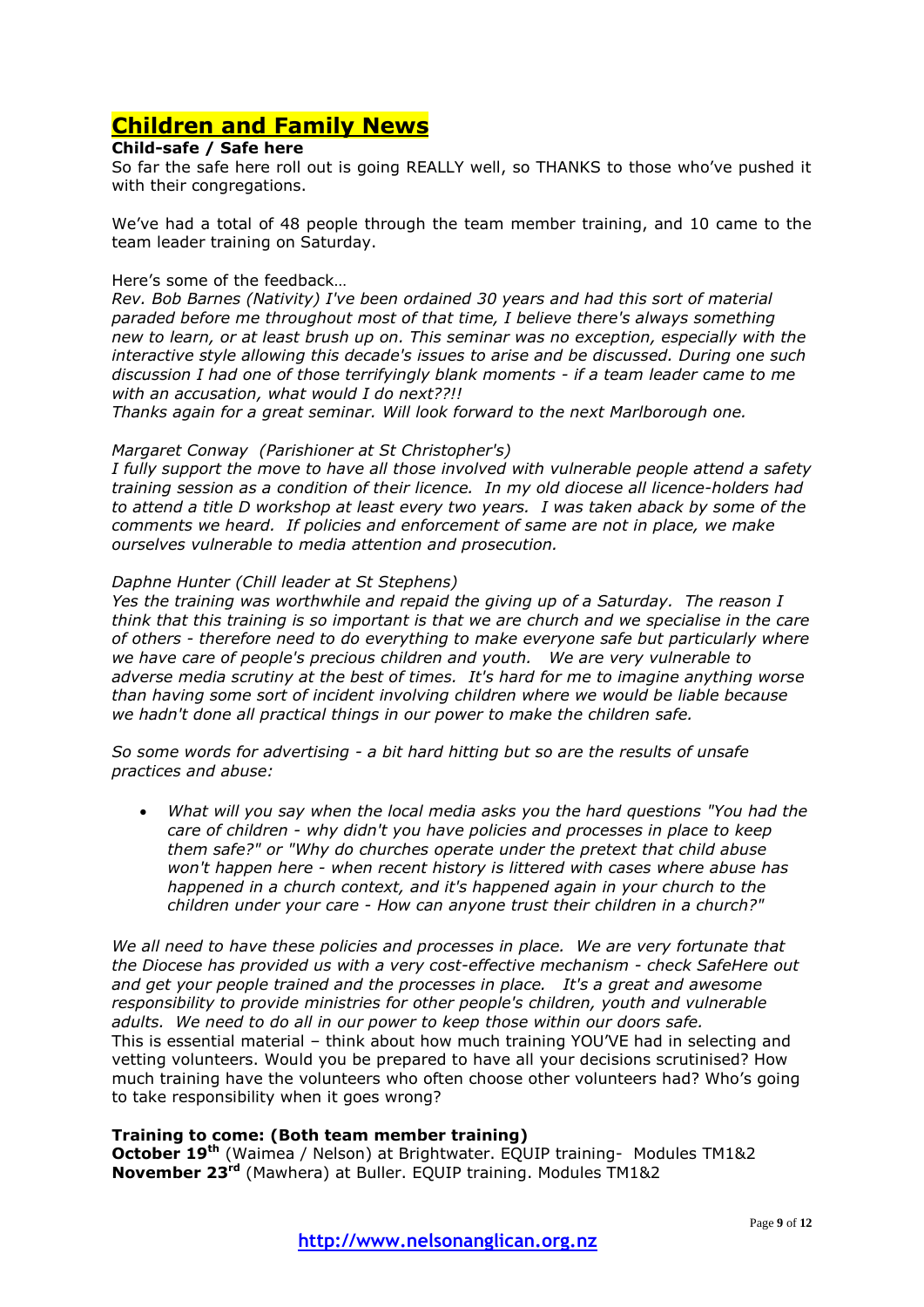## **There are four modules of training available ...**

#### *Team Member: For everyone involved in youth/children ministry*

TM1) Keeping people safe. Understanding what safety is, why we need to think safety TM2) Child Protection. Looking for, responding to the indicators and signs of abuse and neglect.

**Training is FREE,** however those who participate will be given a team member or team leader booklet containing all of the relevant information that they can keep handy and refer to. We will invoice the parishes directly for these so that volunteers don't feel required to pay for them.

Team Members manual \$12 each

Team Leaders manual \$30 each (one per programme)

Jude Benton (Rev) Nelson Diocese Children and Families Ministry Enabler Cell:021 884 931; Office: 03 548 3124 [cfm@nelsonanglican.org.nz](mailto:cfm@nelsonanglican.org.nz)

## **Youth Coordinator's News**

Luke Shaw: Youth Coordinator[: youth@nelsonanglican.org.nz](mailto:youth@nelsonanglican.org.nz) : **[www.youth.nelsonanglican.org.nz](http://www.youth.nelsonanglican.org.nz/)**



# PRING CAMP FACTS

Spring camp is the annual Nelson Anglican Diocese youth event of the year. It's the place where all of our youth and youth leaders gather together over one huge weekend to catch up, worship God, be inspired, have extreme fun, and battle it out for the prized 'Bishops log' - our regional competition trophy. It's a camp where any youth coming along can feel welcome, accepted and encouraged, no matter what background or where they're at with things of faith. It's also a great place to bring friends along to who might like to know more about God.

Expect morning and night gatherings with local and national guest speakers, workshops for youth with youth leaders only sessions, the 'bishops log' challenge, activities, sports tournies and free time, shenanigans, night games or entertainment and a whole heap of other youth to hang out with.

## **THEME**

At Spring camp we base each year on a theme and for 2013 the theme is 'Living sacrifice'. We'll be cracking open Romans chapter 12 across the weekend and taking a look at these powerful passages and how we can apply them and live them out. In case you were wondering our very own Antonio Sardella features on the poster as the living sacrifice poster boy 2013.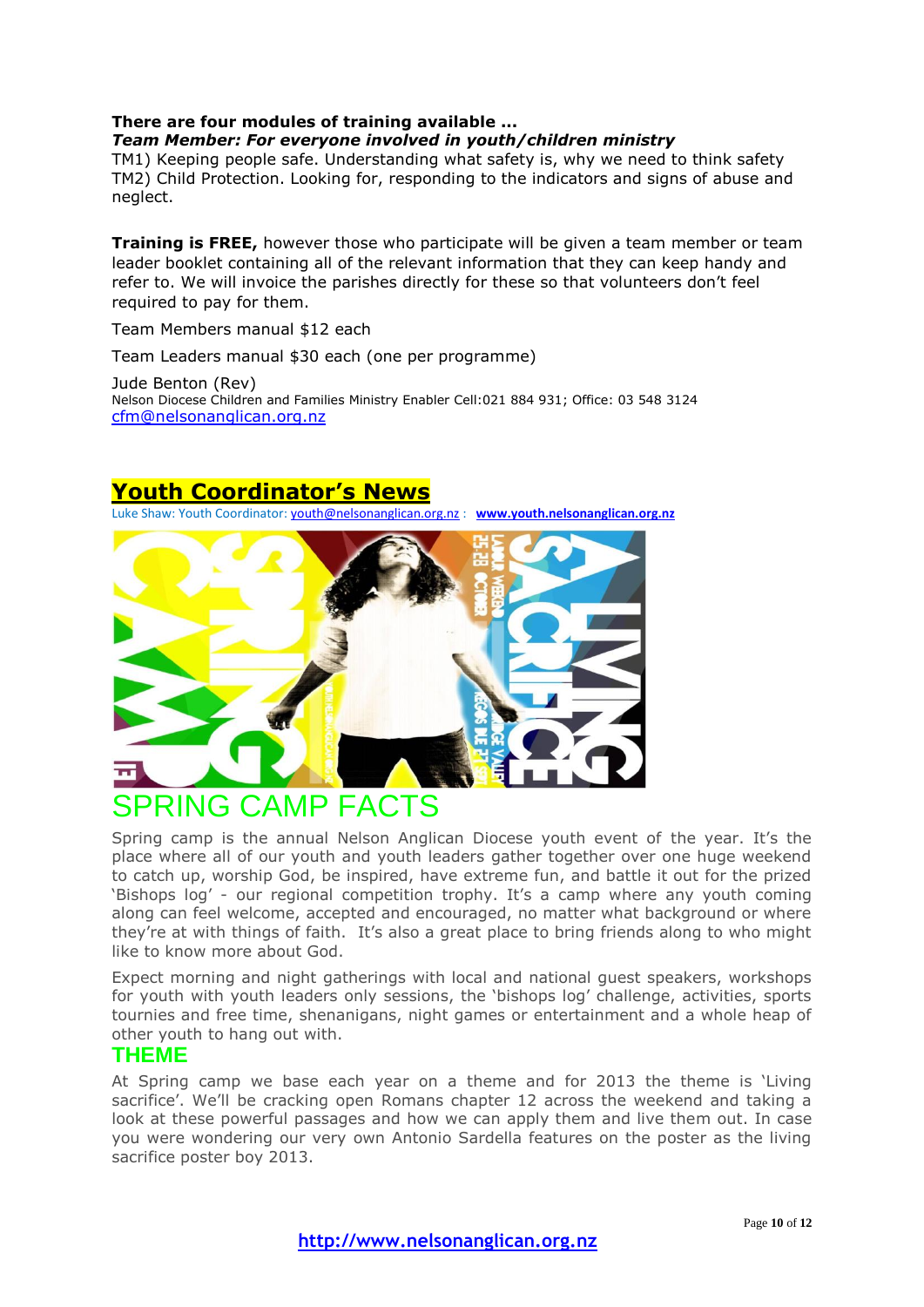## **SPECIAL GUESTS AND ACTIVITIES**

This year we have Bec's Conolly travelling down from Holy Trinity Devonport Auckland as well as a local line up featuring our own Jonathon Wasley (Stoke), Micah Did-Dell (Richmond) and Nicki Mora (Shed). David Riddell will share with our leaders. City of light will be returning to provide the music sounds along with the Shed band from Greymouth for the mornings.

There will also be a choice of workshops again like last year for youth with some great local presenters TBC. For activities we have paintball and LAN cave returning along with the games zone, quad bikes, high ropes, lake and sports tournies as well as basketball, volleyball and hopefully something crafty as well for the artist within along with space just to chill out and relax.

## **THE BISHOPS LOG**

This is where the four regions in our Diocese, Nelson, Waimea, Marlborough and Mawhera, battle it out through a series of events to see who will take home the log of wood trophy. Some events are for teams, others are for individuals or leaders, some of the tournaments happening across the weekend will also count for points. Does your region have what it takes?

Feel free to conspire with other leaders from your region, bring team colours to wear or enlist the help of a mascot. Up to you. Colours: Nelson = Blue / Waimea = Yellow / Marlborough = Orange (The defending champions) / Mawhera = Green.

## **KEY BITS OF INFO TO REMEMBER**

| <b>DATES</b> | Friday 25th to Monday 28th October, 2013 (Labour weekend)                                |  |
|--------------|------------------------------------------------------------------------------------------|--|
| <b>PLACE</b> | Bridge Valley Adventure Centre - Moore Road - Wakefield (Phone 035418465)                |  |
| WHO?         | Intermediate youth in year 8, high school youth years 9-13 / Youth group leaders         |  |
| <b>COSTS</b> | \$100pp for the full weekend, \$90pp siblings rate, \$13 optional for a printed 'Tony T' |  |
| REGO?        | Close Friday Sept 27 but you have until Friday Oct 4 to provide final numbers to Luke    |  |
| $>$ INFO     | Email Luke Shaw - youth@nelsonanglican.org.nz or call 021 2772 186                       |  |
| $>$ WEB      | Visit youth.nelsonanglican.org.nz or find our camp page on facebook                      |  |



## **Opportunities Outside the Diocese**

### **Christchurch Diocese:**

### **Full Time Priest Assistant - Sydenham-Beckenham Parish**

St Saviour's Church, Sydenham-Beckenham Parish, is a growing, vibrant, evangelical Anglican church, with a commitment to loving God, loving the world, and loving each other.

The successful applicant will be able to work with the Vicar and lay staff team to minister to the morning congregation which is comprised mainly of families, as well as join with a core team of young adults to start an evening congregation. Exceptional expository preaching and leadership skills are a necessity, as is a willingness to work as part of a team, to offer high quality pastoral care, and to train people in discipleship and evangelism.

Deadline for applications: Wednesday 23 October